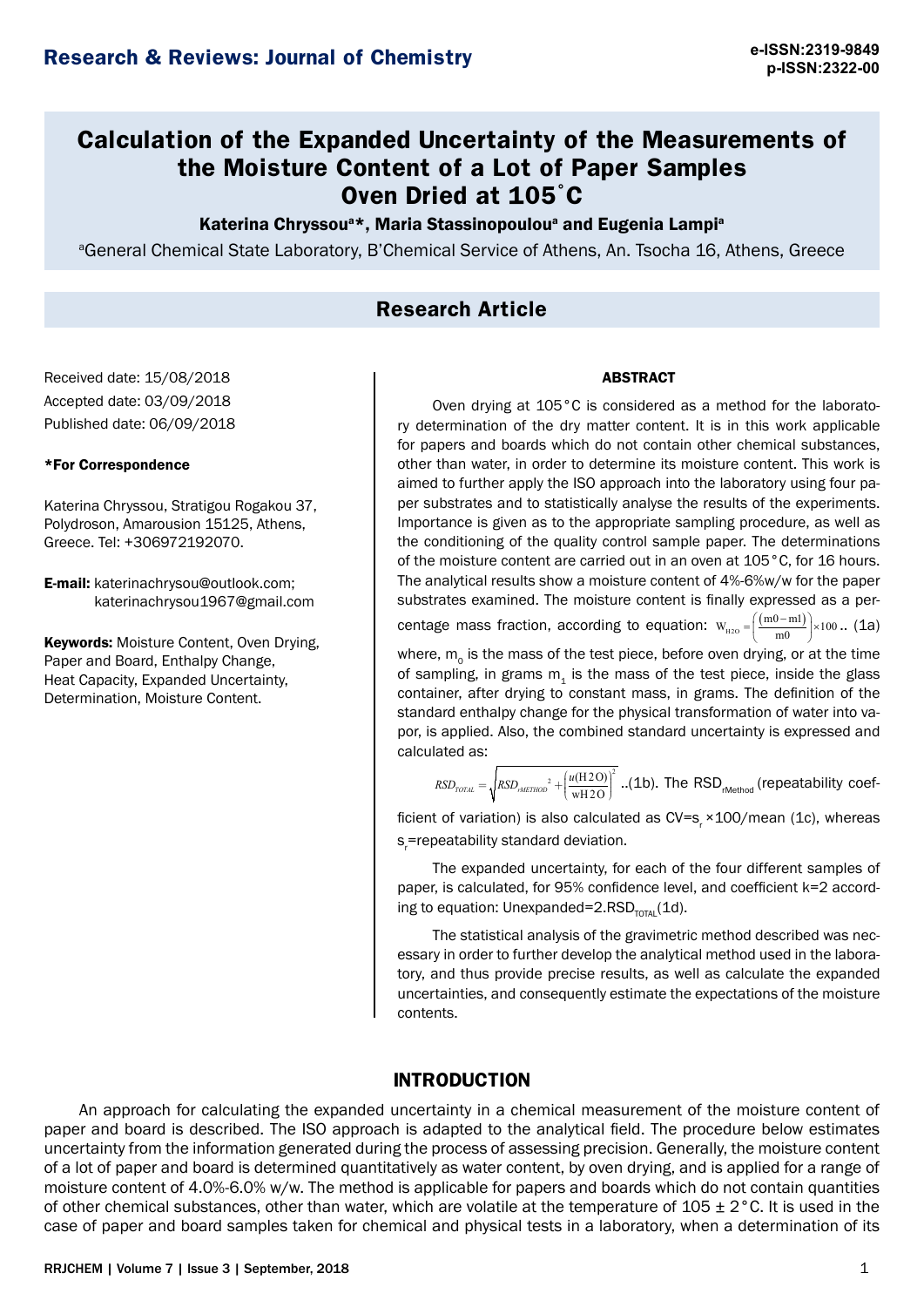dry matter content is required. It is a gravimetric method of analysis because it is based upon mass measurements with an analytical balance, an instrument that yields highly accurate and precise data.

Generally, the physical properties of paper are dependent on its moisture content. The moisture content of a paper sample is primarily dependent on the moisture of its surrounding atmosphere. The conditioning of a paper sample is a process of establishing a reproducible moisture content equilibrium between the sample of a paper and an atmosphere of specified temperature and relative humidity. In this work the specimens of the paper samples are brought in equilibrium with an atmosphere of specified temperature and relative humidity. The moisture content of a given paper sample in equilibrium with a given atmosphere varies according to whether the equilibrium is reached by sorption or by desorption of moisture. Usually the equilibrium condition is attained by the sorptive process. The system where the moisture is extracted from the paper samples is the oven. The heat supplied at constant pressure 1 bar=1 atm to the paper sample inside the oven (as the system does no additional work) is equal to a change in enthalpy, and is expressed as ΔH=q<sub>p</sub> (1) where ΔH is the change in enthalpy, and q<sub>p</sub> is the heat at constant pressure. Because the evaporation of water occurs at constant pressure the enthalpy change is equal to the heat supplied by the oven. The state function of enthalpy is related to the energy transferred as heat to the paper samples inside the oven at constant pressure 1 bar. In this paper also in order to examine the significance of differences between the means of moisture content of four different sample papers, one-way ANOVA is performed. It is examined if the differences between the means are statistically significant. We built an SPSS Pearson correlation table and we made a boxplot of the data from the experiments done. Also, the type A evaluation of uncertainty of the measurement of moisture content is performed. It is generally known that the standard uncertainty is the standard deviation of a probability density function. This probability density function is estimated by experiments. In this paper the measurements of the moisture content are repeated several times and the standard deviation of the obtained measurement results is calculated.

## **MATERIALS AND METHODS**

## Instruments and Materials

A drying oven Memmert GmbH UNE 400 is used, which is capable of maintaining air temperature at 105 °C  $\pm$ 2°C and is ventilated to maintain uniform temperature and extract the moisture from the paper test pieces and it is accredited every three years. Glass containers NS ISOLAB Germany, with diameter of 80 mm, height of 30 mm, and capacity of 80 ml, inside which the paper test pieces are kept and weighed. Electronic balance Sartorius Basic<sup>plus</sup>, AGGöttingen Germany BP 221S, with maximum capacity 220 g, precision of four decimal places, and accuracy to 0.1 mg and it is accredited every three years. Glass desiccator, with a plate from porcelain with holes, and with CaCl, as desiccant, for the transferring of the glass containers, inside which are kept the test pieces of the paper samples. Rubber gloves, clean and dry for the handling of the paper test pieces, and the glass containers are used. Conditioning chamber, that is capable of providing and maintaining standard conditions of temperature and humidity, where the paper test pieces are pre-conditioned at 23 $^{\circ}$ C  $\pm$  2 $^{\circ}$ C and 30% r.h.  $\pm$  5% r.h., and are conditioned at 23 $^{\circ}$ C  $\pm$  1 $^{\circ}$ C. and 50% r.h.  $\pm$  2% r.h. and is accredited each year. Relative humidity (r.h.) is the ratio, expressed as a percentage, of the actual water vapour content of the air to the water vapour content of air saturated with water vapour at the same temperature and pressure. Digital hygrothermometer, Amarell Germany AME 915000, with serial no DE75858615 (accredited every three years) inside the conditioning chamber, completely independent of the control system of the conditioning chamber, where the quality control sample test pieces are pre-conditioned and conditioned. The digital hygrothermometer is in continuous operation inside the conditioning chamber and it helps into better monitoring the operating conditions of the chamber. It responds rapidly into changes in relative humidity, namely less than 1 min for a change in relative humidity of 10%.

### Sampling

Sampling from a lot is in accordance with the relevant ISO [1], for paper, board and tissue paper. From the copy paper A4 parcel we discard the three outermost sheets and we take four consecutive sheets, and from the selected layer of sheets we cut four sets of strips of width 50 mm and with their longer dimension in the cross-direction, one strip from each edge and two strips near the center. We then discard the top and bottom strips from each set of strips and the remainder together constitutes a test piece and it has a mass of approximately 3.0 g. For the board Bristol samples we cut strips from the sheets of the board, approximately 100.2 cm  $\times$  70.0 cm in dimension, with a 50 mm dimension in the cross-direction and 150 mm long with the short dimension parallel to the machine direction, which constitute a test piece with a mass of approximately 3.0 g. Also, from the roll of the tissue paper we take consecutive pieces of approximately 10.8 cm in length and 9.9 cm wide, which are quickly folded and enclosed into the glass containers and together constitute a test piece which has a mass of approximately 3.0 g.

### Preparation of the Test Pieces of the Paper Samples

The determination of the percent moisture content in a paper sample is carried out twice. The test pieces of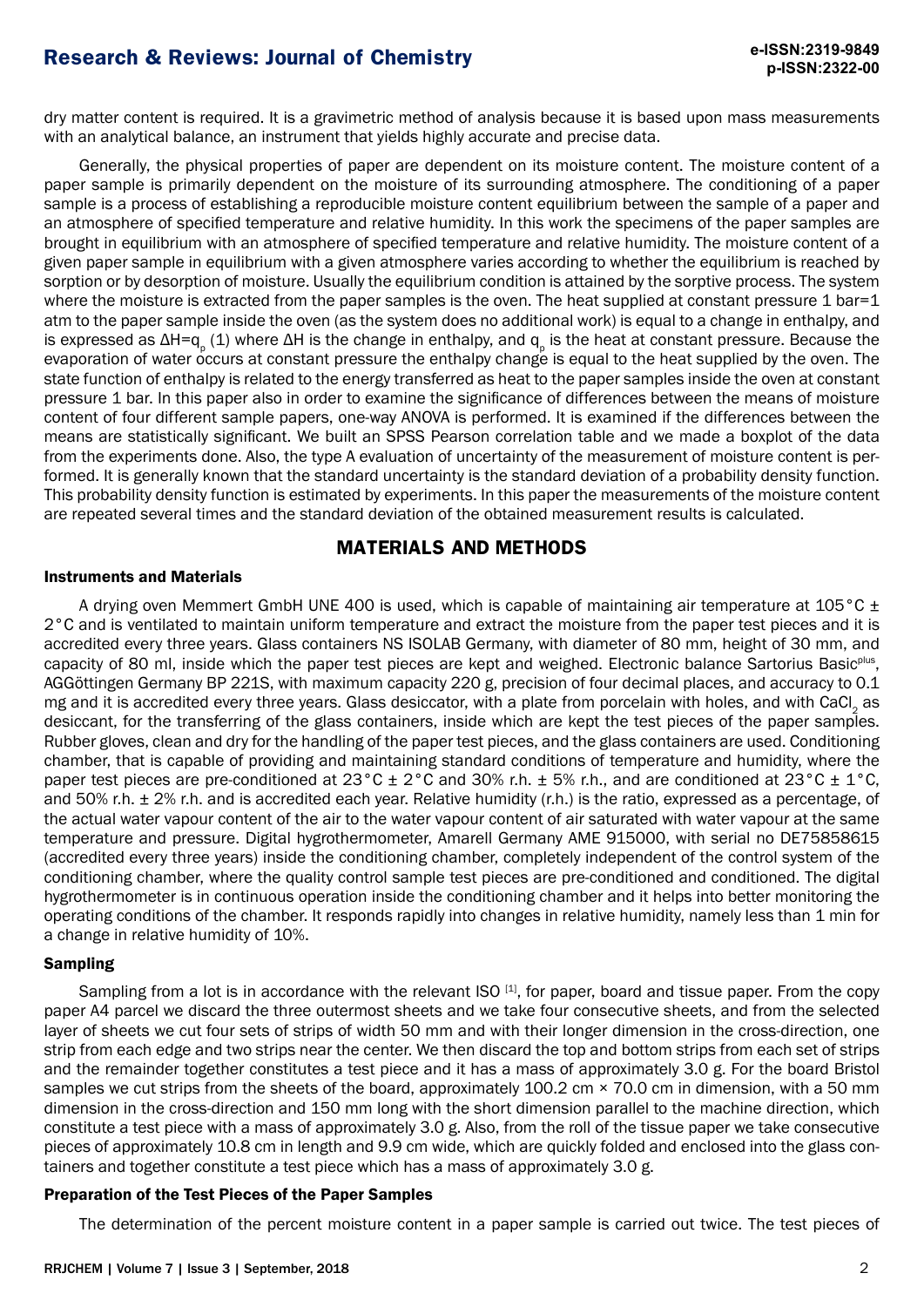paper or board or tissue paper, and their weighing containers, are handled with clean, dry rubber gloves. The weighing glass containers are weighted empty, with 0.1 mg accuracy, and are kept closed, after been taken out from the desiccator. Then we press tare and we zero the indication of the balance. We then weigh a test piece in the closed, previously dried and weighed glass container. From the sample of paper we select test pieces of 3.0 g, with a 50 mm dimension in the cross-direction and approximately 150 mm long with the short dimension parallel to the machine direction. Both test pieces are quickly cut and weighed to minimize any variation in moisture content. We cut the sample of paper in order to determine the variation in moisture content of the sheets. Care is taken not to separate either the sheets or the strips comprising each set. We quickly fold the strips comprising the test piece, and enclose them in a glass container. We weigh the content of the container and we calculate the mass of the test piece at the time of sampling m<sub>o</sub>. We prepare duplicate test pieces on each position sampled, one comprising the strips near the center, and the other comprising the set of strips from each edge. Immediately after weighing we open the two containers and place them with test pieces and lids, in the oven.

### Preparation and Conditioning of the Quality Control Sample

As for the test pieces of the quality control sample the sheets of the quality control copy paper-d are firstly preconditioned at  $23^{\circ}$ C ± 2°C and 30% r.h. ± 5% r.h. for 24 hours in a conditioning chamber [2]. The conditioning chamber can provide and maintain a temperature of  $23^{\circ}$ C  $\pm$  1°C and 50% r.h.  $\pm$  2% r.h. The test pieces of the quality control sample are set open and spread in the chamber in order to be exposed better in the conditioning atmosphere. They are then exposed in a conditioning atmosphere of  $23^{\circ}$ C ± 1 $^{\circ}$ C, and 50% r.h. ± 2% r.h, for 8 hours. After the test pieces are hydrated and the equilibrium condition is attained by the sportive process, they are weighted and enclosed in two closed previously dried and weighed glass containers, with an accuracy of 0.1 mg. From the quality control sample of paper we also select test pieces of 3.0 g, with a 50 mm dimension in the cross-direction and approximately 150 mm long with the short dimension parallel to the machine direction.

### Oven Drying

After weighing, the two glass containers are opened and the test pieces and lids are placed open and spread in the oven and are heated at 105°C ± 2°C, for 16 hours. The oven (Memmert GmbH UNE 400) used is capable of maintaining air temperature at 105°C ± 2°C and is ventilated to maintain uniform temperature and extract the moisture from the paper test pieces. During the drying period no new test pieces are put into the oven. Oven drying is extended for 16 hours, at a temperature of  $105^{\circ}$ C ± 2°C, until drying to constant mass [3,4]. After oven drying, we fit the lids on to the containers with the test pieces included, inside the oven, we take them out of the oven and we allow them to cool in the desiccator for 40 minutes. After cooling, we weigh the two containers and their contents, with an accuracy of 0.1 mg, and we calculate the mass in grams of the test piece after drying to constant mass m<sub>1</sub>. We carry out two determinations. Also, for the test pieces of the quality control sample, after cooling, again we weigh the two containers and their contents, with an accuracy of 0.1 mg, and we calculate the mass in grams of the test piece after drying to constant mass, for 16 hours.

## **RESULTS AND DISCUSSION**

## Calculation of the Moisture Content in Paper Samples

The paper sample or board sample or tissue paper is initially weighted at the time of sampling  $m_o$ , with its contained moisture, and it is weighted again after drying to constant mass  $m_1$  at a temperature of 105°C ± 2°C, for 16 hours. We calculate the moisture content  $w_{\mu20}$ , expressed as a percentage mass fraction, according to equation (1):

$$
W_{H2O} = \left(\frac{\text{(m 0-m1)}}{\text{m0}}\right) \times 100\tag{2}
$$

where,  $m_0$  is the mass of the test piece at the time of sampling, in grams (four decimals)  $m_1$  is the mass of the

test piece after drying to constant mass, in grams (four decimals). For each glass container we calculate the moisture content. Finally we calculate the mean moisture content of the two parallel determinations, expressed as a percentage, rounded to the nearest 0.1%. The results of the two parallel determinations always are checked not to deviate by more than 0.5% mass fraction from their mean.

The validation of the quantitative method used to calculate the moisture content of paper and board, with oven drying at 105°C, contains the evaluation of the precision of the series of measurements done, and expresses the agreement of the results between themselves, and the determination of the expanded uncertainty of the analytical results. The precision of the method determines the accuracy of the method, alongside with the trueness of the method. An expression of the precision is the repeatability of the method.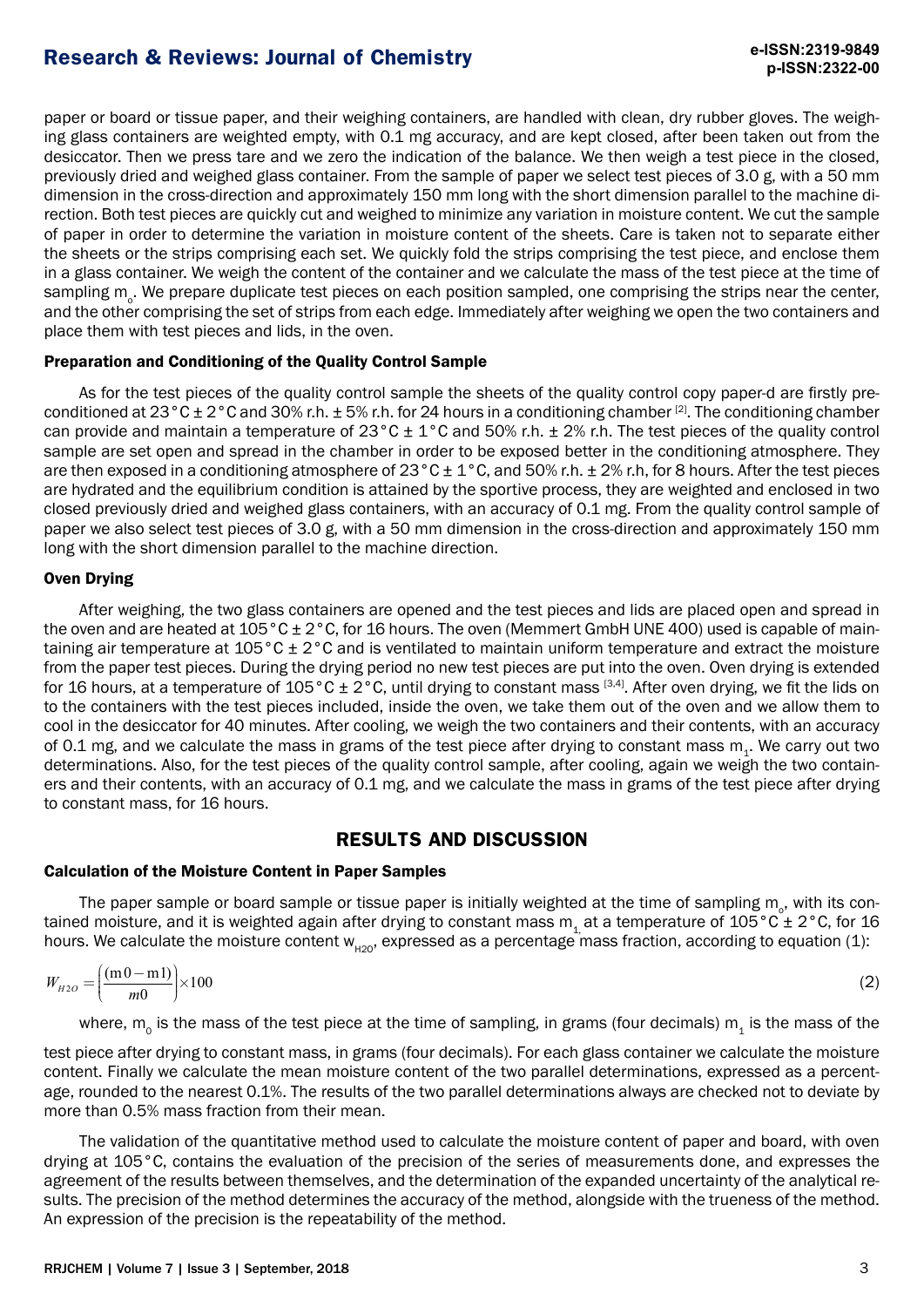### Calculation of Enthalpy Change

The removal of the absorbed water from the different paper substrates is done by a reproducible procedure such as by heating to constant weight at 105°C. Generally the moisture content of the paper samples is markedly changed by variations in humidity and temperature. While the procedure of drying may not render the sample completely free of water, it usually lowers the moisture content to a reproducible level. The main mechanism of heat loss is through the evaporation of water. The study of the heat produced or required by a chemical reaction is called thermochemistry. A process that releases heat is classified as exothermic and one that absorbs heat is classified as endothermic. Because the absorption of heat results in an increase in enthalpy, an endothermic process is a process for which ΔH>0  $(3)$ . A change in enthalpy is equal to the heat supplied at constant pressure to the system, here 1 bar=1 atm. The heat capacity at constant pressure is used to relate the change in enthalpy to a change in temperature. If the heat capacity is constant over the range of temperatures of interest, then for a measurable increase in temperature ΔΗ=C<sub>p</sub>ΔT (4) (at constant pressure 1 bar=10<sup>5</sup> Pa), where C<sub>p,m</sub>(H<sub>2</sub>O, I)=75.3 J.K<sup>-1</sup> mol<sup>-1</sup>, and T=378.15 K (105 °C). The C<sub>p,m</sub>(H<sub>2</sub>O, I) is the molar heat capacity at constant pressure 1 bar,  ${\sf C}_{_{\sf p,m}}$  is the heat capacity per mole of water, and it is an intensive property. For copy paper-a sample, the increase in enthalpy at 378.15 K is 0.1709 KJ, for 0.1080 g of H<sub>2</sub>O vaporized **(Table** 1). For tissue-paper-b, the increase in enthalpy at 378.15 K is 0.2235 KJ for 0.1413 g of H<sub>2</sub>O vaporized. For paper board Bristol –c the increase in enthalpy at 378.15 K is 0.2489 KJ for 0.1574 g of H<sub>2</sub>O vaporized, which is the average mass of water vaporized in all six determinations of moisture content. Finally, for the copy paper quality control-d the increase in enthalpy at 378.15 K is 0.1903 KJ for 0.1203 g of H<sub>2</sub>O vaporized. The changes in enthalpy are reported for the process of drying of paper substrates because it takes place under a set of standard conditions. The temperature of the oven is kept constant at 378.15 K (105 °C), in a specified volume of 0.053 m<sup>3</sup>, at 1 bar pressure. The standard enthalpy change for a reaction or a physical process is the difference between the products in their standard states and the reactants in their standard states, all at the same specified temperature. A standard enthalpy change is the standard enthalpy of vaporization  $\Delta_{\sf vap}$ H° which is the enthalpy change per mole when a pure liquid such as water at 1 bar, vaporizes to a gas at 1 bar, as in H<sub>2</sub>O (l)→H<sub>2</sub>O(g) with  $\Delta_{\text{vap}}$ H°=+40.66 KJ.mol<sup>-1</sup> at 373 K. The oven is actually an open system, and the main mechanism of heat loss is through the evaporation of water. So, from ΔΗ=nΔ<sub>van</sub>H°=(m/M) Δ<sub>κατ</sub>Η° (5) we can calculate the grams of water vaporized for 16 hours needed to maintain constant temperature at 378.15 K (105°C), where m is the mass of water vaporized, M=0.018 Kg/mol is the molecular weight of the water. The mass of water that evaporated for 16 hours in order to maintain constant temperature at 105°C in the oven can be calculated for each of the four paper samples. For copy-paper-a sample the mass of water that must vaporize to maintain the temperature of the oven constant is calculated as 0.0757 g of H<sub>2</sub>O vaporized for 16 hours. The discrepancy between the mass of water actually vaporized and that of which the evaporation is needed to keep stable the temperature of the oven may be a result of the assumption that evaporation of water is the main mechanism of heat loss. It may be that carbon monoxide is lost simultaneously. For tissue-paper b the mass of water needed to vaporize is m=0.0989 g H<sub>2</sub>O for 16 hours, whereas more water is actually vaporized 0.1413 g of water. For paper board Bristol-c the mass of water needed to vaporize is m=0.1102 g H<sub>2</sub>O/16 hours, whereas more water is actually vaporized 0.1574 g. Finally, for copy paper quality sample-d, the mass of water needed to vaporize is m=0.0842 g H<sub>2</sub>O/16 hours whereas more water is actually vaporized  $0.1203$  g H<sub>2</sub>O.

|                |        | Number of tests $\vert$ Copy paper-a, H <sub>2</sub> O in g $\vert$ Tissue paper-b, H <sub>2</sub> O in g | Paper board Bristol-c, H <sub>2</sub> O | Copy paper - Quality control-d, H <sub>2</sub> O |
|----------------|--------|-----------------------------------------------------------------------------------------------------------|-----------------------------------------|--------------------------------------------------|
|                |        |                                                                                                           | in g                                    | in g                                             |
| 1              | 0.0809 | 0.1586                                                                                                    | 0.1564                                  | 0.1053                                           |
| $\overline{2}$ | 0.1038 | 0.1425                                                                                                    | 0.1597                                  | 0.0928                                           |
| 3              | 0.084  | 0.1563                                                                                                    | 0.1544                                  | 0.0924                                           |
| 4              | 0.0972 | 0.1728                                                                                                    | 0.1603                                  | 0.1399                                           |
| 5              | 0.1387 | 0.1561                                                                                                    | 0.1568                                  | 0.1239                                           |
| 6              | 0.1018 | 0.145                                                                                                     | 0.1565                                  | 0.1196                                           |
| $\overline{7}$ | 0.1177 | 0.1482                                                                                                    |                                         | 0.1167                                           |
| 8              | 0.1205 | 0.0915                                                                                                    |                                         | 0.1388                                           |
| 9              | 0.1213 | 0.106                                                                                                     |                                         | 0.1228                                           |
| 10             | 0.0992 | 0.1358                                                                                                    |                                         | 0.1214                                           |
| 11             | 0.1163 |                                                                                                           |                                         | 0.1329                                           |
| 12             | 0.1104 |                                                                                                           |                                         | 0.1373                                           |
| 13             | 0.0975 |                                                                                                           |                                         |                                                  |
| 14             | 0.1353 |                                                                                                           |                                         |                                                  |
| 15             | 0.1006 |                                                                                                           |                                         |                                                  |
| 16             | 0.1059 |                                                                                                           |                                         |                                                  |
| 17             | 0.1039 |                                                                                                           |                                         |                                                  |
| 18             | 0.1152 |                                                                                                           |                                         |                                                  |

Table 1. The means of duplicate measurements of the masses of water extracted, by oven drying, in the paper samples in g.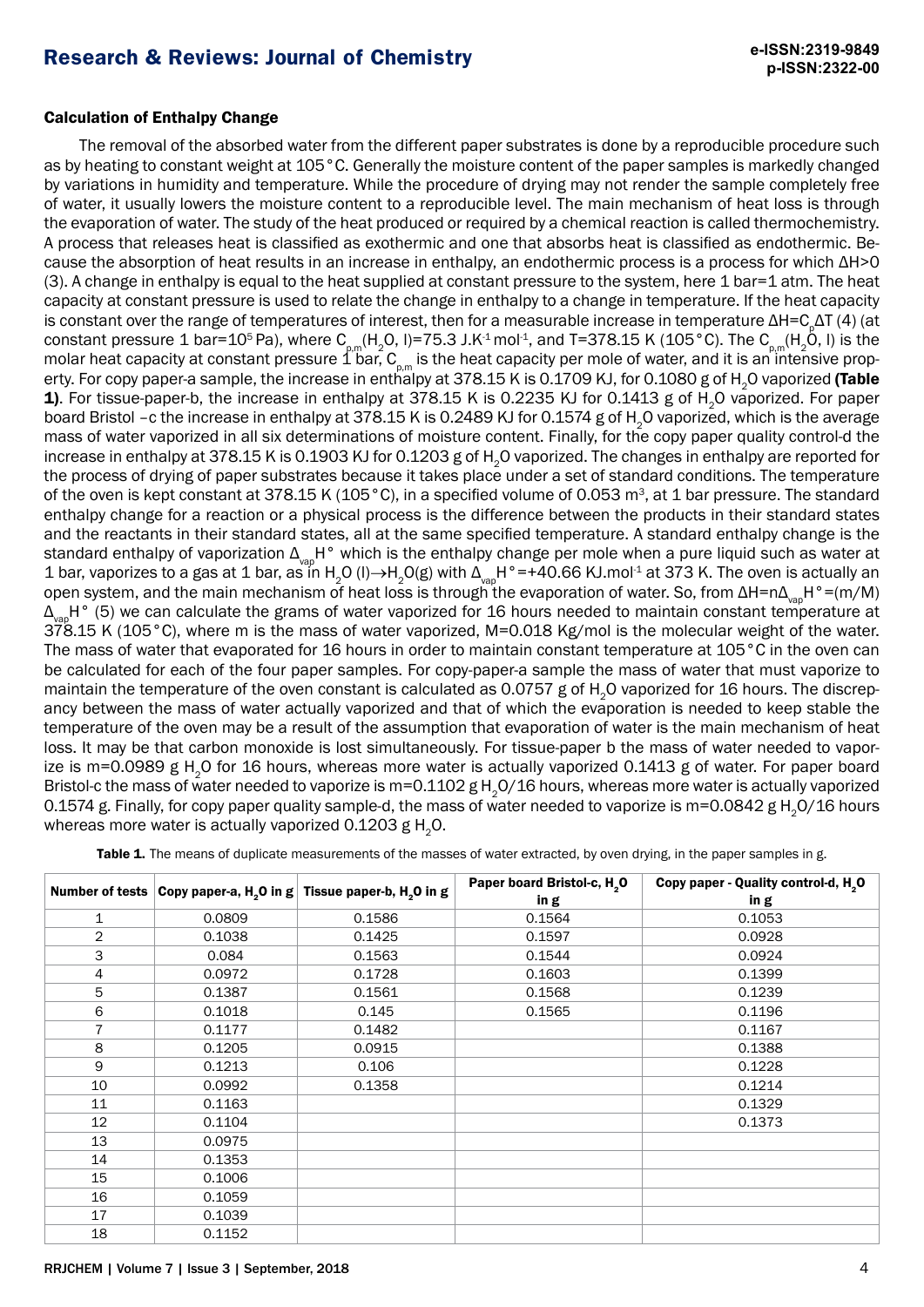| 19              | 0.0921 |        |           |        |
|-----------------|--------|--------|-----------|--------|
| 20              | 0.1103 |        |           |        |
| 21              | 0.1164 |        |           |        |
| Average         | 0.1080 | 0.1413 | 0.1574    | 0.1203 |
| <b>Variance</b> | 0.0002 | 0.0006 | 4.971E-06 | 0.0003 |
| <b>Sum</b>      | 2.269  | 1.4128 | 0.9441    | 1.4438 |

### Precision of the Measurements of Moisture Content

### Analysis of variance

For the calculation of the repeatability, tests were carried out, where each test is the mean of duplicate measurements. Ten consecutive tests for the determination of moisture content, were carried out on the tissue paper-b, six tests were carried out on paperboard-c, and twenty one tests were carried out on copy paper A4-a. Also, twelve tests were carried out on quality control copy paper A4-d. All the means of the duplicate measurements done on all samples are shown in Table 2.

Table 2. The means of the tests of the moisture content done on the three samples of paper, and the quality control sample, for the determination of moisture content, where each test is the mean of duplicate measurements. Also, the sum and variance for each sample are calculated.

| <b>Number of tests</b> | Copy paper-a | <b>Tissue paper-b</b> | Paper board Bristol-c |          |
|------------------------|--------------|-----------------------|-----------------------|----------|
| $\mathbf{1}$           | 4.2          | 6.42                  | 4.58                  | 5.66     |
| $\overline{2}$         | 4.13         | 6.63                  | 4.52                  | 5.6      |
| $\mathsf{3}$           | 3.83         | 6.08                  | 4.5                   | 5.48     |
| $\overline{4}$         | 4.05         | 6.31                  | 4.48                  | 6.05     |
| 5                      | 3.99         | 5.21                  | 4.5                   | 5.87     |
| $\,$ 6 $\,$            | 3.88         | 5.51                  | 4.7                   | 5.92     |
| $\overline{7}$         | 4.15         | 5.62                  |                       | 5.61     |
| 8                      | 3.91         | 5.92                  |                       | 5.54     |
| 9                      | 4.1          | 5.85                  |                       | 5.31     |
| 10                     | 4.28         | 5.93                  |                       | 5.71     |
| 11                     | 4.36         |                       |                       | 5.93     |
| 12                     | 4.5          |                       |                       | 5.81     |
| 13                     | 4.63         |                       |                       |          |
| 14                     | 4.91         |                       |                       |          |
| 15                     | 4.61         |                       |                       |          |
| 16                     | 4.51         |                       |                       |          |
| 17                     | 4.67         |                       |                       |          |
| 18                     | 4.39         |                       |                       |          |
| 19                     | 4.37         |                       |                       |          |
| 20                     | 3.56         |                       |                       |          |
| 21                     | 4.72         |                       |                       |          |
| Sum                    | 89.75        | 59.48                 | 27.28                 | 68.49    |
| Average                | 4.27         | 5.95                  | 4.55                  | 5.71     |
| <b>Variance</b>        | 0.116705     | 0.187907              | 0.006827              | 0.046366 |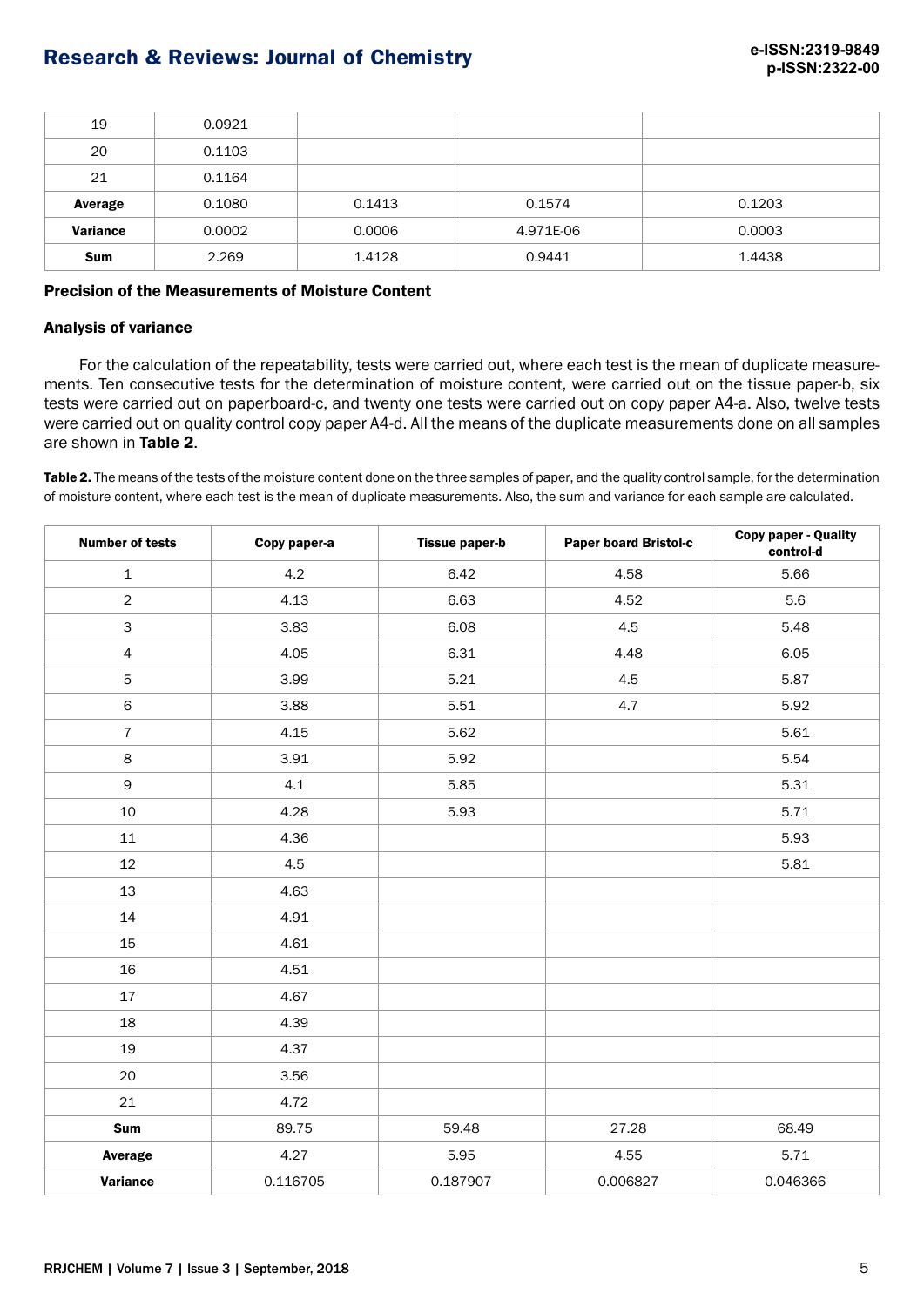

### **MOISTURE %w/w for Paper and board**

Figure 1. The graphical representation of the data from the experiments for the calculation of the moisture content %w/w for the four different paper samples.

### Analysis of variance (ANOVA) single factor

The technique used for the comparison of the means of many populations is called analysis of variance and is based on the comparison of variability between populations and the variability within populations [5]. If we admit that there is no variability between populations this does not mean that all our measurements are the same, but there is a possibility that they are different because of the random nature of our measurements. This last assumption leads us to the fact that there will be variability within each population which can be valued. An analog assumption we can have for the variability or variance between our populations. If the variabilities between our population and within are of the same size, then we conclude that there is not a difference between the means of our populations. If on the other hand the variability between our population is larger than the variability within our population, then we accept that the means of our populations are different. In the analysis of variance we assume k populations or groups with unknown means μ<sub>1</sub>, μ<sub>2</sub>, ..., μ<sub>κ</sub>, from which we take independently a random sample. The null hypothesis is H: μ<sub>1</sub>=μ<sub>2</sub>=...=μ<sub>κ</sub>, while the alternative hypothesis A: at least one of the equalities does not apply.

We consider that independently random samples are taken from k normal populations with means  $\mu_1, \dots, \mu_k$ , respectively and with common variance  $\sigma^2$ . In this case we assumed that all our populations have equal variances. In addition if n<sub>i</sub>, where i=1, ... , k is the size of the sample from the i° population, then the total number of our observations is n=n<sub>1</sub>+...+n<sub>k</sub>. If Y<sub>ij</sub> is the measurement of the j<sup>st</sup> statistical unit in the i° population or group and Kt is the mean of the same sample, then graphically we have the following Table 3.

In the analysis of variance we have to develop expressions for the variability between populations, and within the inside of each population.

Table 3. Independently random samples taken from k normal populations In the analysis of variance we have to develop expressions for the variability between populations, and within the inside of each population.

|          | <b>Sample from population</b> |          |                 |
|----------|-------------------------------|----------|-----------------|
|          |                               | $-0.05$  |                 |
| Y11      | Y21                           | $\cdots$ | Yk1             |
| Y12      | Y22                           | $\cdots$ | Yk <sub>2</sub> |
| $\cdots$ | $\cdots$                      | $-0.05$  |                 |
| Y1k1     | Y2m2                          | $-0.05$  | Yknk            |
| V1       | $\overline{Y2\bullet}$        |          | Yk              |

The total variance, the variance between populations, and the within variance of our populations are calculated with the following equations:

$$
Total variability = SST = \sum_{(i=1)}^{k} \sum_{(j=1)}^{n} (Yij - (\overline{Y})^2)
$$
\n(6)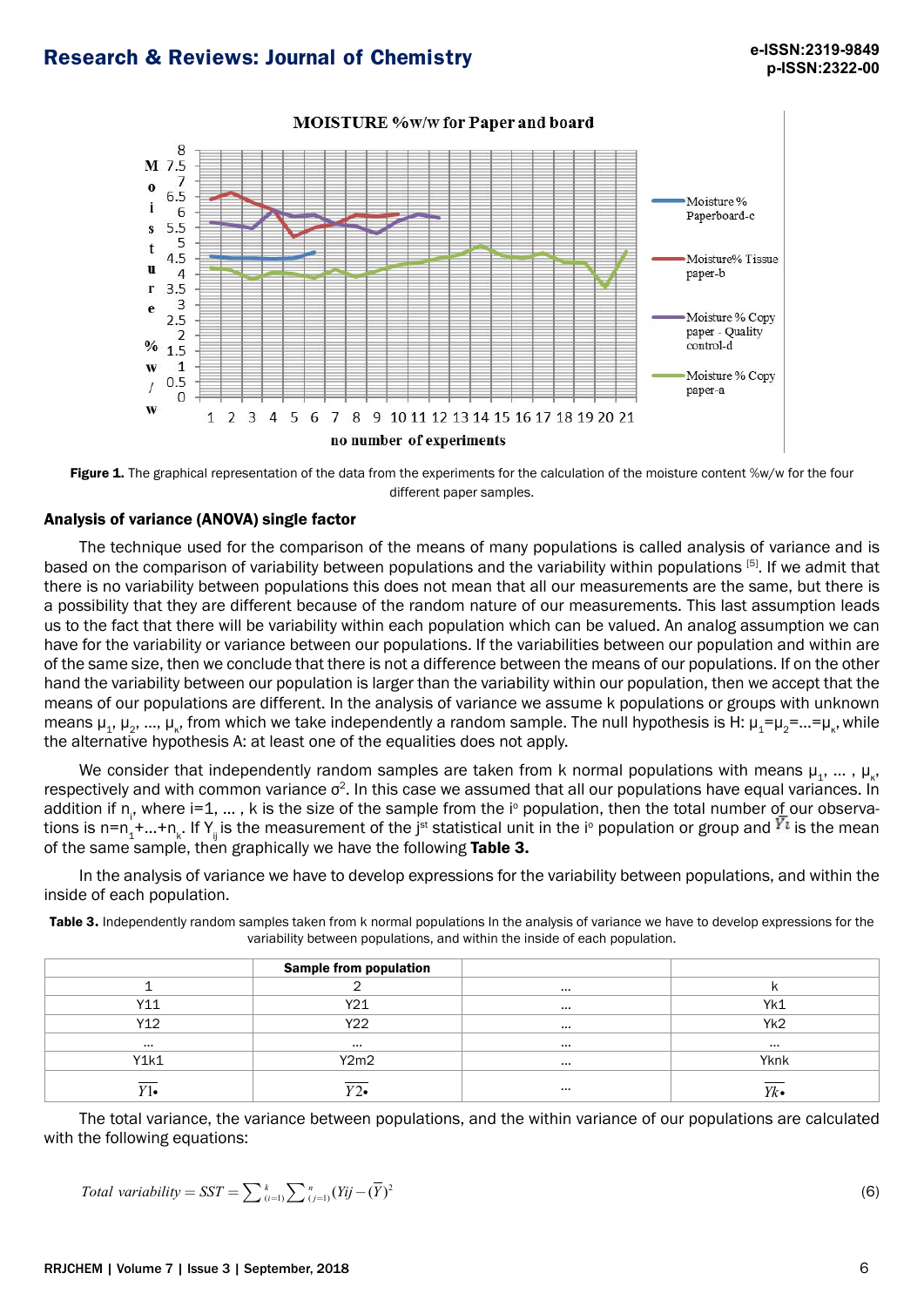where 
$$
\overline{Y} = \frac{\sum_{i=1}^{k} \sum_{j=1}^{ni} (Y_{ij} - \overline{Y})^2}{n}
$$
 (7)

(Total Sum of Squares)

*Variability between populations* = 
$$
SSB = \sum_{i=1}^{k} \sum_{j=1}^{n_i} (Yij - \overline{Y})^2 = \sum_{i=1}^{k} ni(\overline{Yi \bullet} - \overline{Y})^2
$$
 (8)

(Between Sum of Squares)

Variability between populations =  $SSW = \sum_{i=1}^{k} \sum_{j=1}^{n_i} (Y_{ij} - \overline{Y}_{i} \cdot \mathbf{e})^2$  (9)

(Within Sum of Squares)

If then SSB is divided by n-k (within degrees of freedom), then the new expression which is acquired is  $MSW = \frac{SSW}{n-k}$ , (10) which is the within mean sum of the squares, whereas if SSB is divided by k-1, then the new expression that it emerges is  $MSB = \frac{SSB}{k-1}$ ,  $(11)$ 

which is the mean square between populations.

In order to test the null Hypothesis  $H_o:\mu_{1=\dots=\mu_\kappa}$  against the alternative  $H_\lambda$ :at least one inequality, the quotient of MSB (mean square between populations) divided by MSW (mean square within populations) is an F-statistic with k-1 and  $\,n-k(=\sum_{i=1}^k \mathrm{ni}-\mathrm{k})$  degrees of freedom. We thus approve the  $\mathsf{H}_{_{\mathsf{A}}}$  hypothesis if

$$
F = \frac{MSB}{MSW} > F_{k-1, n-k;\alpha} \tag{12}
$$

whereas  $F_{k+1,n+{\alpha}}$  is the a point of an F distribution with k-1 and n-k degrees of freedom.

| <b>Table 4.</b> Analysis of variance (ANOVA) single factor. |  |
|-------------------------------------------------------------|--|
|                                                             |  |

|            | <b>ANOVA single factor</b>      |             |       |             |             |           |           |
|------------|---------------------------------|-------------|-------|-------------|-------------|-----------|-----------|
|            | <b>SUMMARY</b>                  |             |       |             |             |           |           |
|            | <b>GROUPS</b>                   | Count       | Sum   | Average     | Variance    |           |           |
|            | a(Copy paper)                   | 21          | 89.75 | 4.273809524 | 0.116704762 |           |           |
|            | b (Tissue paper)                | 10          | 59.48 | 5.948       | 0.187906667 |           |           |
|            | c (Paper board-Bristol)         | 6           | 27.28 | 4.546666667 | 0.006826667 |           |           |
|            | d (Copy paper- Quality control) | 12          | 68.49 | 5.7075      | 0.046365909 |           |           |
|            | <b>ANOVA</b>                    |             |       |             |             |           |           |
|            | <b>SOURCE OF VARIATION</b>      | SS          | df    | <b>MS</b>   | F           | P-value   | F crit    |
| <b>SSB</b> | <b>BETWEEN GROUPS</b>           | 27.30118643 | 3     | 9.100395476 | 8962152146  | $5.3E-19$ | 28.11.544 |
| <b>SSW</b> | <b>WITHIN GROUPS</b>            | 4.569413571 | 45    | 0.101542524 |             |           |           |
|            |                                 |             |       |             |             |           |           |
| <b>SST</b> | <b>TOTAL</b>                    | 31,8706     | 48    |             |             |           |           |

From Table 4, the ANOVA single factor, we observe that the between groups have  $F=89.622>F_{\text{crit}}=2.812$ . which

means that 
$$
F = \frac{MSB}{MSW} > F_{k-1,n-k;\alpha}
$$
, (12)

for a level of significance α=0.05. 0<α<1, and thus we approve the A, hyphothesis  $H_A$ :at least one inequality exists between the means,  $\mu_{i\mu}$ , i,j=1,...,k, and we reject the null hypothesis H<sub>0</sub>:  $\mu$ a= $\mu$ b= $\mu$ c= $\mu$ d. Also the P-value=5.3E-19<0.05=α, so again we reject the null hypothesis H<sub>o</sub> This small P-value indicates a significant result. The main idea of ANOVA is to find how much of the total variance comes from the variance between the groups and from the variance within the groups. In the above measurements most of the variation is between groups, and this is a significant effect. Also in the above Table 4, the F value is high so the significance is low. For all the above, the assumptions that we have admitted are that: i) the populations have equal variances, and ii) the distributions of the populations are normal.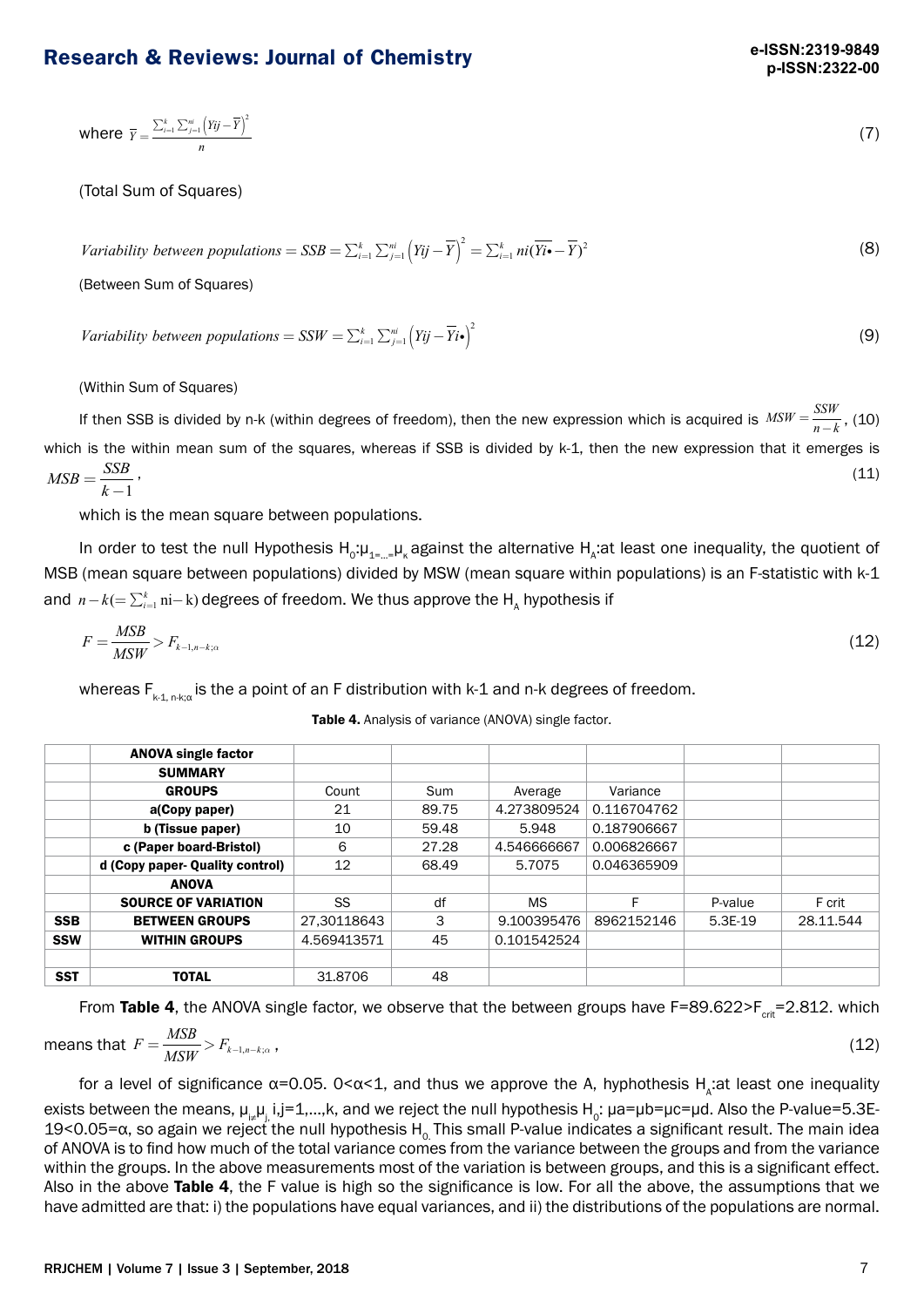### SPSS Pearson's r and p-value

Below we also present the SPSS Pearson correlation (Table 5). The Sig(2-tailed) p-value tells us if our correlation is significant at an alpha level a=0.05. Here, because sig(2-tailed)=0.386>0.05 the test is not significant which means that there is a not significant relationship between the moistures of the copy paper a and tissue paper b. Similarly, because sig(2-tailed)=0.745>0.05 the test is not significant which means that there is a not significant relationship between the moistures of the copy paper a and paper board c. Finally, because sig(2- tailed)=0.520>0.05 the test is not significant which means that there is a not significant relationship between the moistures of the copy paper a and copy paper d. In the same table we have the Pearson's r which is a measure of the linear correlation between each of the two samples of the total four papers. The values are between  $+1$  and  $-1$ , where 1 is total positive linear correlation, 0 is no linear correlation, and -1 is total negative linear correlation. For example we have an r=0.309 between the moisture of copy a paper and the moisture of tissue b paper. But we have a negative linear correlation r=-0.172 between the moisture of copy a paper and the moisture of paper board c. Finally r=0.206 a positive linear correlation between the moisture of copy a paper, and the moisture of copy paper d.

| <b>Correlations</b> |                            |                |                  |                 |                |  |  |
|---------------------|----------------------------|----------------|------------------|-----------------|----------------|--|--|
|                     |                            | Moisturecopy a | Moisturetissue b | Moistureboard c | Moisturecopy d |  |  |
| Moisture copya      | Pearson Correlation        |                | 0.309            | $-0.172$        | 0.206          |  |  |
|                     | Sig. (2-tailed)            |                | 0.386            | 0.745           | 0.520          |  |  |
|                     | N                          | 21             | 10               | 6               | 12             |  |  |
| Moisture tissueb    | Pearson Correlation        | 0.309          | 1                | $-0.286$        | $-0.161$       |  |  |
|                     | Sig. (2-tailed)            | 0.386          |                  | 0.583           | 0.656          |  |  |
|                     | N                          | 10             | 10               | 6               | 10             |  |  |
| Moisture boardc     | Pearson Correlation        | $-0.172$       | $-0.286$         | 1               | 0.157          |  |  |
|                     | Sig. (2-tailed)            | 0.745          | 0.583            |                 | 0.767          |  |  |
|                     | N                          | 6              | 6                | 6               | 6              |  |  |
| Moisture copyd      | <b>Pearson Correlation</b> | 0.206          | $-0.161$         | 0.157           | $\mathbf{1}$   |  |  |
|                     | Sig. (2-tailed)            | 0.520          | 0.656            | 0.767           |                |  |  |
|                     | N                          | 12             | 10               | 6               | 12             |  |  |

#### Box plot





The boxplot is a method for graphically depicting groups of numerical data through their quartiles. The Boxes and whiskers here, plot [quartiles,](https://en.wikipedia.org/wiki/Quartile) and the band inside each box is always the second [quartile](https://en.wikipedia.org/wiki/Quartile) (the [median\)](https://en.wikipedia.org/wiki/Median). The boxes edges are the 25<sup>th</sup> and 75<sup>th</sup> percentiles. The vertical size of the boxes are the interquartile range, or IOR. They measure the spread of the data, like a standard deviation. The whiskers, extending out of the boxes they represent the reasonable extremes of the data. That is, these are the minimum and maximum values that do not exceed a certain distance from the middle 50% of the data. Here we comment below on the data of the paper board c.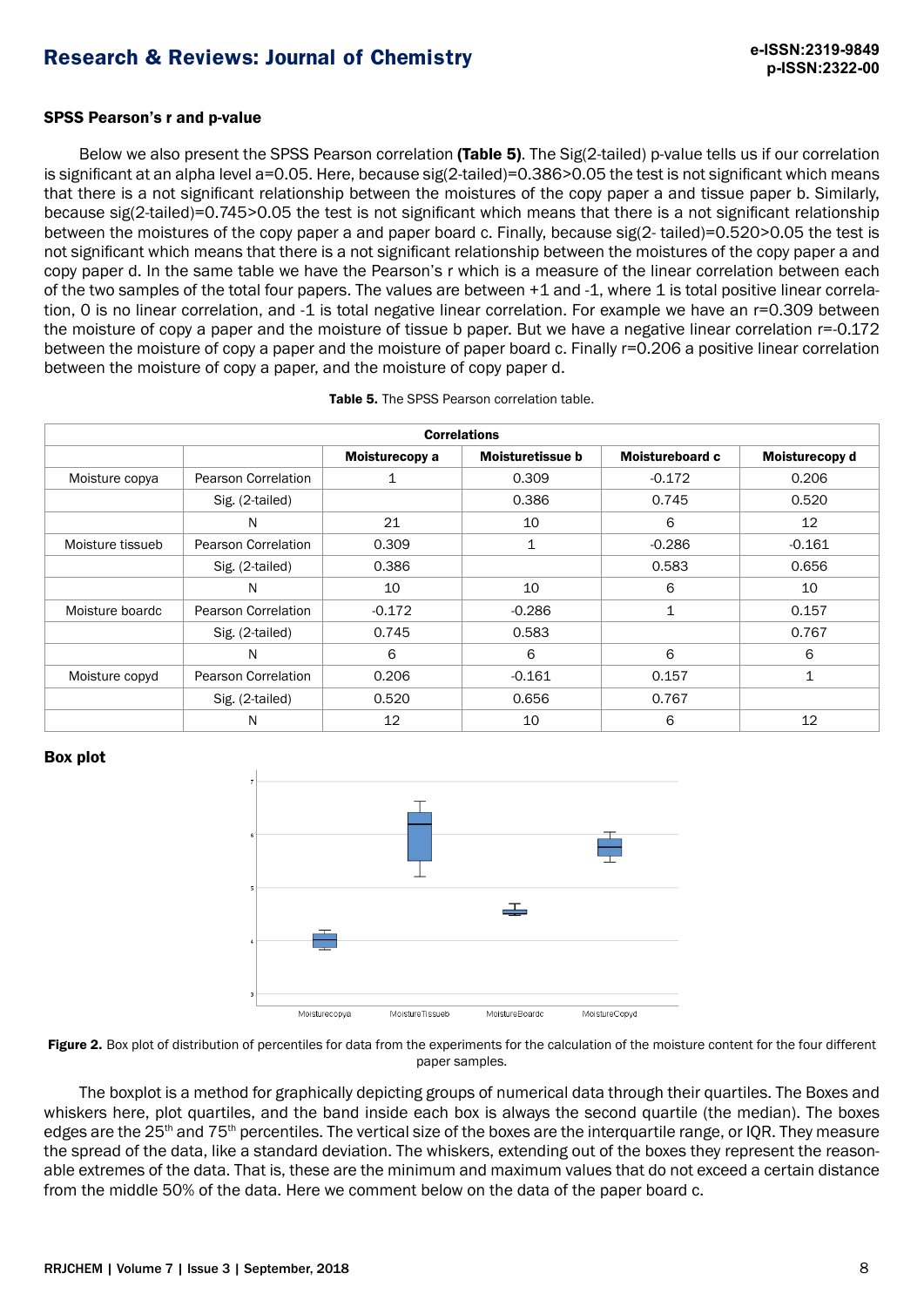

Figure 3. Box plot of distribution of percentiles for data from the experiments for the calculation of the moisture content for the paperboard c.

For paper board c we have n=6 measurements, arranged as 4.48, 4.50, 4.50, 4.52, 4.58, 4.70. Because n=6 then the 25% equals 6x(25/100)=1.5 and then 1.5 observations must be below the *x* 1/4, whereas 4.5 observations must be above *x* 1/4. If we arrange our observations we have 4.50= *x* 1/4=Q1, the first quartile, also known as the 25th percentile. Inasmuch because of the symmetry  $\tilde{x}$  3/4=4.58=Q3 which is the third quartile, also known as the 75th percentile, and then the interquartile range is  $\tilde{x}$  3/4- $\tilde{x}$  1/4=4.58-4.50=0.08. The median  $\tilde{x}$  1/2 is a number between 4.50 and 4.52. We take Q2=  $\tilde{x}$  1/2=4.51, as the median also known as the 50th percentile. The minimum score is 4.48, which is the lowest observation the "whisker" or flattened arrow extending out and below the box. Generally, the graphical way to understand if an observation is limited is the boxplot diagram. A diagram like this contains the lowest observation, the highest observation, as well as the 3 quartiles *x* 1/4, *x* 1/2, and *x* 3/4. The boxplot for paperboard c is built as follows: we put the five, above points on the horizontal axis and from a small height of the vertical axis who crosses the horizontal at the lowest value, we draw a line parallel to the horizontal axis until the vertical axis of  $\tilde x$  1/4. From point  $\tilde x$  1/4, until point  $\tilde x$  3/4, we draw an orthogonal parallelogram whose sides are two parts from the verticals at points  $\tilde x$  1/4, and  $\tilde x$  3/4. We then draw the median vertical at  $\tilde x$  1/2, and we protrude the first parallel=4.70 until the point where it meets the vertical at the maximum value. The value 4.70 is the maximum score and in this box plot there are no values more than 1.5 times the interquartile range above Q3, in which, it is the third quartile plus 1.5 times the interquartile range. Thus we have the above boxplot diagram for paper board c.

### Descriptive statistics

| <b>Descriptive</b> |                                  |             |                  |                   |  |  |  |
|--------------------|----------------------------------|-------------|------------------|-------------------|--|--|--|
|                    |                                  |             | <b>Statistic</b> | <b>Std. Error</b> |  |  |  |
| Paperboard c       | Mean                             |             | 4.5467           | 0.03373           |  |  |  |
|                    | 95% Confidence Interval for Mean | Lower Bound | 4.4600           |                   |  |  |  |
|                    |                                  | Upper Bound | 4.6334           |                   |  |  |  |
|                    | 5% Trimmed Mean                  |             | 4.5419           |                   |  |  |  |
|                    | Median                           |             | 4.5100           |                   |  |  |  |
|                    | Variance                         |             | 0.007            |                   |  |  |  |
|                    | Std. Deviation                   |             | 0.08262          |                   |  |  |  |
|                    | Minimum                          |             | 4.48             |                   |  |  |  |
|                    | Maximum                          |             | 4.70             |                   |  |  |  |
|                    | Range                            |             | 0.22             |                   |  |  |  |
|                    | Interquartile Range              |             | 0.12             |                   |  |  |  |
|                    | <b>Skewness</b>                  |             | 1.661            | 0.845             |  |  |  |
|                    | Kurtosis                         |             | 2.518            | 1.741             |  |  |  |

Table 6. The descriptive statistics for the moisture of the paper board c sample.

In the above Table 6 by Statistic we mean the descriptive statistics. The output has two columns the left column names the statistic and the right column gives the value of the statistic. By standard error we mean the standard error for the descriptive statistics. The standard error gives us some idea about the variability possible in the statistic. The mean is the arithmetic mean across the observations. It is the most widely used measure of central tendency. It is commonly called the average. The mean is sensitive to extremely large or small values. The 95% confidence interval for mean lower bound is the lower (95%) confidence limit for the mean, and it gives us some idea about the variability of the estimate of the true population mean. Here it has the value 4.46. The 95% confidence interval for mean upper bound, is the upper (95%) confidence limit for the mean and for the paper board c has the value 4.63. The 5% trimmed mean is the mean that would be obtained if the lower and upper 5% of values of the variable were deleted. If the value of the 5% trimmed mean is very different from the mean, this indicates that there are some outliers. For the sample of paper board c the 5% trimmed mean is 4.5419 and this value is not very different from the mean 4.5467. However, we cannot assume that all outliers have been removed from the trimmed mean. The median 4.51 can split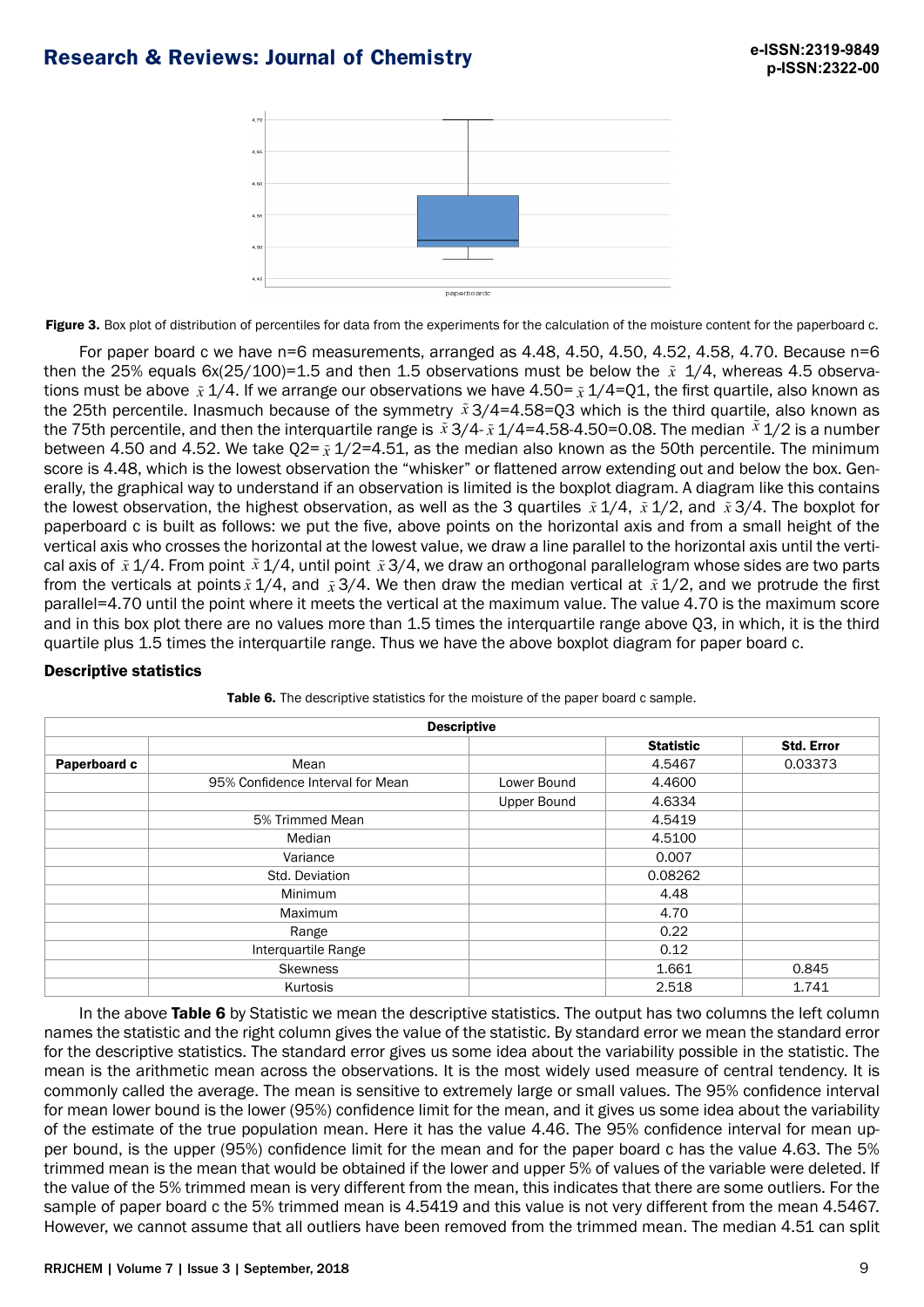the distribution such that half of all values are above the median, and half are below. The variance is a measure of variability and it is 0.007. It is the sum of the squared distances of data value from the mean divided by the variance divisor. Of course we don't generally use the variance as an index of spread because it is in squared units. Instead, we use the standard deviation. The standard deviation is the square root of the variance and it is 0.0826. It measures the spread of a set of observations. The larger the standard deviation is, the more spread out the observations are. The minimum value 4.48 is the smallest value of the variable. The range is a measure of the spread of a variable. It is equal to the difference between the largest and the smallest observations (4.70-4.48)=0.22. It is very insensitive to variability. The interquartile range is the difference between the upper and the lower quartiles. It measures the spread of a data set and it has the value 0.12. It is robust to extreme observations. The skewness measures the degree and direction of asymmetry. A symmetric distribution such as a normal distribution has a skewness of 0, and a distribution that is skewed to the left, i.e., when the mean is less than the median, has a negative skewness. Here the skewness measure is 1.661>0 and the distribution is skewed. The kurtosis is a measure of the heaviness of the tails of a distribution. A normal distribution has kurtosis 0. Extremely non-normal distributions may have high positive or negative kurtosis values, while nearly normal distributions will have kurtosis values close to 0. Kurtosis is positive if the tails are "heavier" than for a normal distribution, and negative if the tails are "lighter" than for a normal distribution. Here the kurtosis measure is 2.518 and this positive value implies a leptokurtic distribution.

## **Percentiles**

| <b>Percentiles</b>                     |               |                    |      |        |       |        |                |           |
|----------------------------------------|---------------|--------------------|------|--------|-------|--------|----------------|-----------|
|                                        |               | <b>Percentiles</b> |      |        |       |        |                |           |
|                                        |               | 5                  | 10   | 25     | 50    | 75     | 90             | 95        |
| <b>Weighted Average (Definition 1)</b> | Copypaper a   | 3.83               | 3.83 | 38.675 | 4.02  | 41.475 | ٠.             | $\bullet$ |
|                                        | tissuepaper b | 5.21               | 5.21 | 5.435  | 6.195 | 64.725 | ٠              | $\bullet$ |
|                                        | paperboard c  | 4.48               | 4.48 | 4.495  | 4.51  | 4.61   | $\blacksquare$ | $\bullet$ |
|                                        | Copypaper d   | 5.48               | 5.48 | 5.57   | 5.765 | 59.525 | ٠.             | $\bullet$ |
| <b>Turkey's Hinges</b>                 | Copypaper a   |                    |      | 3.88   | 4.02  | 4.13   |                |           |
|                                        | tissuepaper b |                    |      | 5.51   | 6.195 | 6.42   |                |           |
|                                        | paperboard c  |                    |      | 4.5    | 4.51  | 4.58   |                |           |
|                                        | Copypaper d   |                    |      | 5.6    | 5.675 | 5.92   |                |           |

|  |  | <b>Table 7.</b> The Percentiles in SPSS. |  |
|--|--|------------------------------------------|--|
|--|--|------------------------------------------|--|

In the above Table 7 we present the weighted average for the four paper samples. These are the percentiles for the variable moisture of the four paper samples. Some of the values are fractional, which is a result of how they are calculated. There are several different ways of calculating these values, so SPSS clarifies what it is doing by indicating that it is using "Definition 1".

In the same Table 7 we include the Tukey's Hinges quartiles. These are the first, second and third quartile. These are calculated the way that Tukey originally proposed when he had the idea of a boxplot. These values are not interpolated but they are rather approximations that can be obtained with little calculation. We also have the percentiles and in these columns we have the values of the variables at various percentiles. These columns give us the distribution of the variable moisture. The percentiles are determined by ordering the values of the variable from the lowest to highest, and when we look at whatever percent we see the values of the variable. For example in the column labeled 5 the value of the variable copy paper a is 3.8. Because this is a weighted average, SPSS is taking into account the fact that there are several values of 3.8 which is why the weighted average is 3.83. The column 25 is the 25% percentile, which is also known as the first quartile. The column 50 is the 50% percentile which is also known as the median. It is a measure of the central tendency. It is the middle number when the values are arranged in ascending or in the descending order. There are times that this median value is a better measure of the central tendency than the mean. The median is a less sensitive value than the mean value to extreme observations. Finally in the above Table 7 we present the column 75 for the moisture of the four paper samples which is the 75% percentile, and it is also known as the third quartile.

## Repeatability and interlaboratory reproducibility

Generally, the measurement precision, is a measure of how close the results of the measurements are to one another. It is expressed by statistical parameters which describe the spread of the results, typically the standard deviation, calculated from results obtained by carrying out replicate measurements on the material under specified conditions. The measurement repeatability is expected to give the smallest variation in results, and is a measure of the variability in the results of the measurements, when the measurement is performed by a single analyst using the same equipment over a short period of time. The interlaboratory repeatability contains the standard deviation under repeatability conditions, the repeatability limit r, and the coefficient of variance. The repeatability of the results of the tests are shown in Table 8.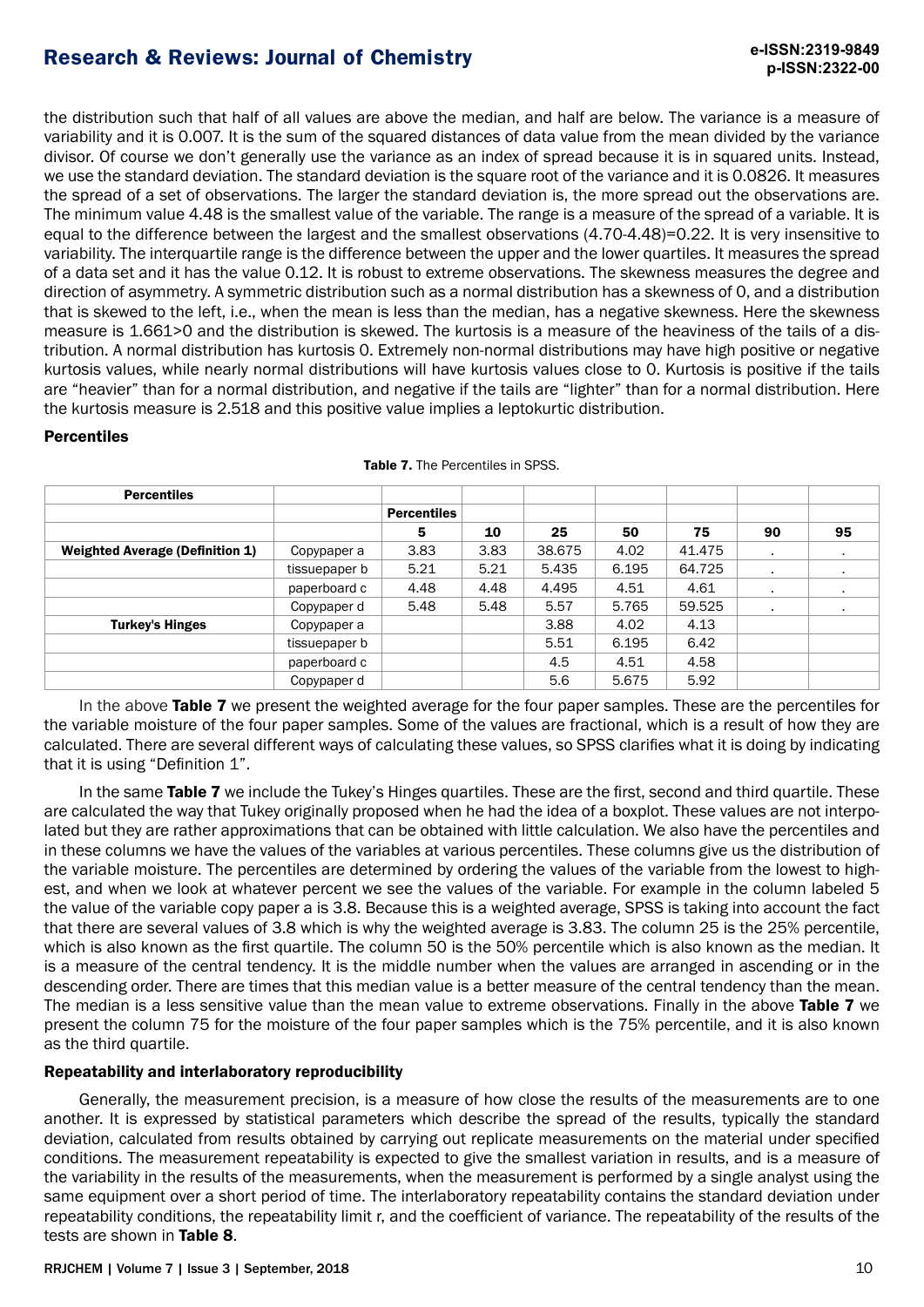Table 8. Precision of the procedure for the determination of moisture content.

| <b>Sample</b>          | <b>Number of tests</b> | content % | deviation, s | Mean of the Moisture Repeatability standard Repeatability coefficient<br>of variation % | <b>Repeatability</b><br>Limit. r |
|------------------------|------------------------|-----------|--------------|-----------------------------------------------------------------------------------------|----------------------------------|
| Copy paper-a           | 21                     | 4.27      | 0.34         | 7.99                                                                                    | 0.96                             |
| Tissue paper-b         | 10                     | 5.95      | 0.43         | 7.29                                                                                    | 1.20                             |
| Paperboard Bristol-c   | 6                      | 4.55      | 0.08         | 1.82                                                                                    | 0.22                             |
| QC sample-copy paper-d | 12                     | 5.71      | 0.22         | 3.77                                                                                    | 0.60                             |

### Calculation of the type A expanded uncertainty

The expanded uncertainty is calculated from the following equations:

From equation (1) we have:

$$
w_{H2O} = \left(\frac{mo - ml}{mo}\right) \times 100,\tag{1}
$$

then,

The combined standard uncertainty is expressed as:

$$
RSD_{\text{total}} = \sqrt{RSD_{\text{mETHOD}}^2 + \left(\frac{u(wH2O)}{wH2O}\right)^2} \tag{13}
$$

whereas

$$
\frac{u(wH2O)}{wH2O} = \frac{1}{(m o - m 1)} \times \sqrt{\left(\frac{m l^2}{m o^2}\right)u(m o)^2 + u(m l)^2}
$$
(14)

and finally

$$
U_{\text{expanded}} = 2. \text{ RSD}_{\text{total}} \tag{15}
$$

The RSD<sub>IMETHOD</sub> is calculated from the validation procedure of the method for the determination of moisture content, as RSD<sub>rMETHOD</sub>=s<sub>r</sub> × 100/mean (16), whereas s<sub>r=</sub>repeatability standard deviation, for each one of the samples tested, **(Table** 8). The RSD<sub>TOTAL</sub> and U<sub>expanded</sub> are procured from an excel sheet, where the uncertainty of the indication of the balance used is inserted. The uncertainty of the indication of the balance is given by the equation U(mg)=0.00016+0.00457 × m(g) (17) where U is the expanded uncertainty of the balance in mg, and m is the indication of the balance in g.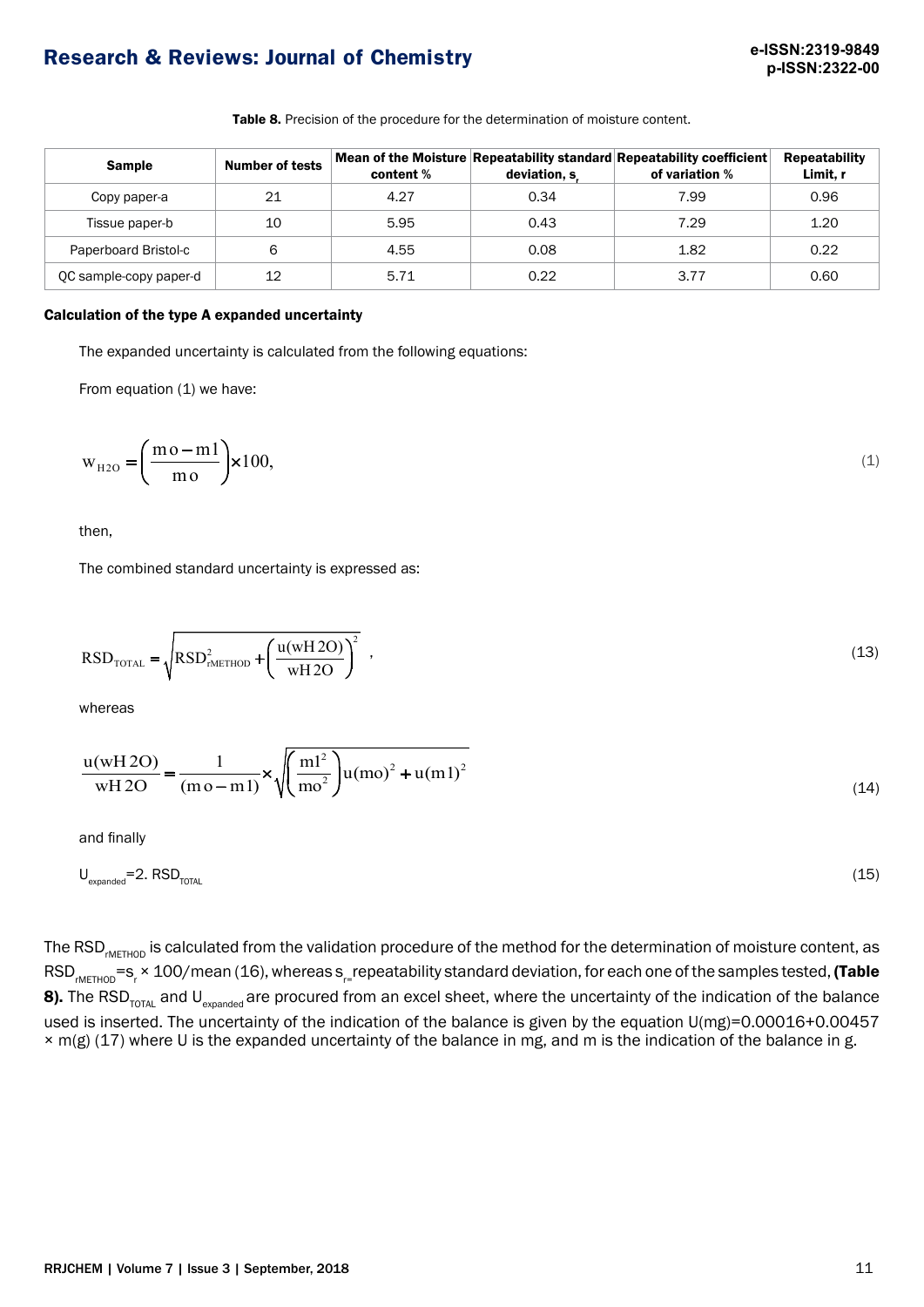|         | $U(mg)=0,00016+0,00457*m(g)$ |         |             | m(g)   |                      |                                                       | u(m) σε mg   | lu(B) σε g/2        | u(B)/B                                                                         |  |  |
|---------|------------------------------|---------|-------------|--------|----------------------|-------------------------------------------------------|--------------|---------------------|--------------------------------------------------------------------------------|--|--|
| 0,00016 |                              | 0,00457 |             |        | 2,5089 0,0114657     |                                                       | 0,01162567   | 5,81284E-06         | 2,31689E-06                                                                    |  |  |
|         | $U(mg)=0,00016+0,00457*m(g)$ |         |             | m(g)   |                      |                                                       | $u(m)$ σε mg | $ u(\Gamma)$ σε g/2 | $u(\Gamma)/\Gamma$                                                             |  |  |
| 0,00016 |                              | 0,00457 |             | 2,3895 | 0,01092              |                                                       | 0,01108002   | 5,54001E-06         | 2,31848E-06                                                                    |  |  |
| u(Y)/Y  |                              |         |             |        |                      |                                                       |              |                     |                                                                                |  |  |
|         | u(Г)                         |         | 5,54001E-06 |        | $u(B)*(T/B)$         |                                                       | 5,536200E-06 |                     | 3,064951E-11                                                                   |  |  |
|         | u(B)                         |         | 5,81284E-06 |        | $u(\Gamma)$          |                                                       | 5,54001E-06  |                     | 3,0691683E-11                                                                  |  |  |
|         |                              |         | 2,3895      |        | sumsq                |                                                       |              |                     | 6,134120E-11                                                                   |  |  |
|         | B                            |         | 2,5089      |        | $((1/(B-T))2)*sumsq$ |                                                       |              |                     | 4,302725E-09                                                                   |  |  |
|         | $\Gamma/B$                   |         | 0,952409422 |        | u(Y)/Y               |                                                       |              |                     | 6,55952E-05                                                                    |  |  |
|         | $B-T$                        |         | 0,1194      |        |                      |                                                       |              |                     |                                                                                |  |  |
|         | $1/(B-T)$                    |         | 8,37520938  |        |                      |                                                       |              |                     |                                                                                |  |  |
|         | $((1/(B-T))2)$               |         | 70,14413216 |        |                      |                                                       |              |                     |                                                                                |  |  |
|         | <b>RSDr</b>                  |         | 0,0799      |        |                      |                                                       |              |                     |                                                                                |  |  |
|         | u(Y)/Y                       |         | 6,55952E-05 |        |                      | $B=mo$                                                |              |                     |                                                                                |  |  |
|         | (RSDr)^2                     |         | 0,00638401  |        |                      | $r = m1$                                              |              |                     |                                                                                |  |  |
|         | (u(Y)/Y)^2                   |         | 4,30272E-09 |        | Y=((B-F)/B)*100      |                                                       |              |                     |                                                                                |  |  |
|         | sumsq                        |         | 0,006384014 |        |                      | $w_{H2O} = Y = \frac{(m_0 - m_1)}{2}$                 | x100         |                     |                                                                                |  |  |
|         | RSDtot                       |         | 0,079900027 |        |                      |                                                       |              |                     |                                                                                |  |  |
|         | uexp                         |         | 0,159800054 |        |                      |                                                       |              |                     | Calculation of the expanded uncertainty of the measurement of moisture content |  |  |
|         |                              |         | 15,98%      |        |                      | of a copy paper-a A4 sample on the balance 13-Z4Δ-104 |              |                     |                                                                                |  |  |

Figure 4. Calculation of the expanded uncertainty of the measurement of the moisture content of a copy paper-a A4 in an excel spreadsheet.

The combined standard uncertainty is multiplied by a coverage factor k=2 and then the expanded uncertainty is calculated. The expanded uncertainty Uexpanded is:  $U_{\text{expanded}} = 2$ . RSD<sub>TOTAL</sub> (18) (for confidence level 95%, and coverage factor k:2) <sup>[6]</sup>.

Table 9. Calculation of the expanded uncertainties of the measurements of the moisture content %w/w.

| Expanded Uncertaintv     | Copy paper-a | ïssue paper-b | <b>Paperboard Bristol-c</b> | QC sample-copy paper-d |
|--------------------------|--------------|---------------|-----------------------------|------------------------|
| For 95% confidence level | 5.98%        | 4.58%         | 64%                         | .60%                   |

#### Calculation of the Expected Value or Expectation of the Moisture Content of the Paper Samples

The mean or expected value or expectation E(X) of a random variable X can be calculated directly from the equation:

$$
E(X) = \mu = \sum x_i P(X = x_i) = \sum x_i p_i = 1, 2, \dots
$$
\n(19)

where X is a discrete random variable with a set of possible values  $x_1, x_2, x_3, ...$  and probability mass function P(X=x<sub>i</sub>)=p<sub>i</sub>, where **i**=1, 2, 3, ...

It is generally known that the standard uncertainty is the standard deviation of a probability density function. In this study the mean of the measurements for the determination of the moisture content for each sample tested, is multiplied by the expanded uncertainty of the measurement for the sample and then the uncertainty is calculated, and is added to the mean in order to obtain the expected value of the moisture content, for each one of the samples. From the above Tables 8 and 9, we have, for the copy paper-a sample the uncertainty value is  $(4.27 \times 15.98%)=0.68%$  and the rounded expected moisture content is 4.3  $\pm$ 0.7%, for a confidence level of 95%. Similarly for tissue paper-b the uncertainty value is (5.95 × 14.58%)=0.87% and the rounded expected moisture content is 6.0  $\pm$  0.9%, for a confidence level of 95%. For Bristol paper board-c the uncertainty value is (4.55  $\times$ 3.64%)=0.17% and the rounded expected moisture content is 4.6 ± 0.2% for a confidence level of 95%. Finally for the QC sample copy-paper-d the uncertainty value is  $(5.71 \times 7.60\%) = 0.43\%$  and the rounded expected moisture content is 5.7  $\pm$  0.4% for a confidence level of 95%.

## **CONCLUSIONS**

In this work we examined the application of the oven drying at 105°C onto different paper substrates. Given that there has been an enormous increase in the number of paper samples measured in our laboratory for their moisture content to be determined, we further developed the method and calculated the expanded uncertainty of the measurement for each paper substrate. We have found that the mean moisture content %w/w varies from 4% w/w until 6% w/w, for the different paper substrates. Also the variance is calculated and we found that it varies for the four paper substrates examined from 0.19% until 0.01%. An analysis of variance (ANOVA) single factor was performed and we approved the alternative hypothesis and concluded that there exists one inequality between the means of the moisture content of the different paper substrates.

We built an SPSS Pearson correlation table and we concluded that there is not a significant relationship between the moistures of the four different samples of paper we examined. We made a boxplot of data from the experiments for the calculation of the moisture content. We commented on the construction of the box and whiskers of the moisture board c sample. We also included descriptive statistics for the paper board c sample and presented the percentiles and the Tukey's Hinges quartiles. We also